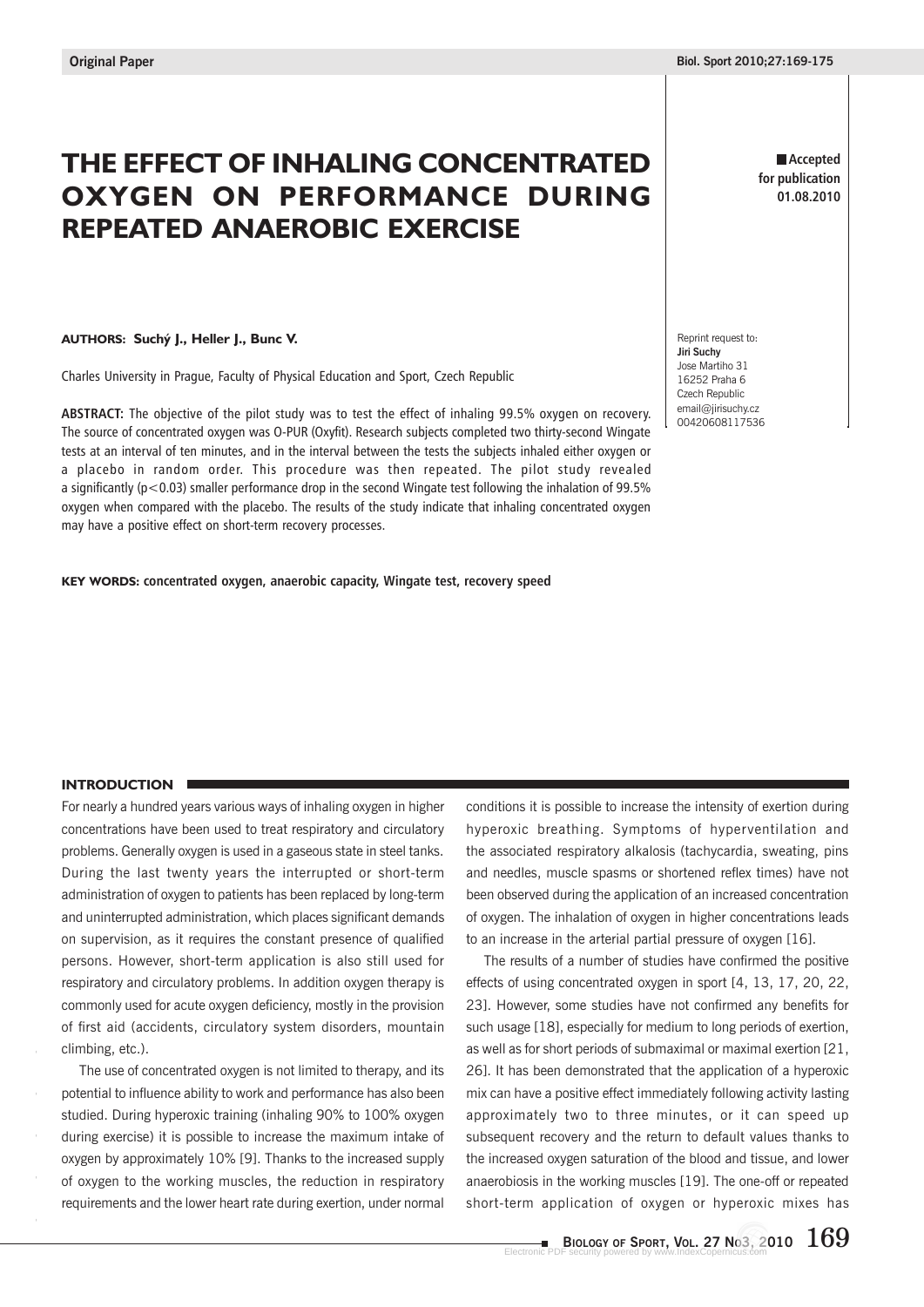a temporary effect: the increase in oxygen concentration in the tissue is temporary, but it can be used to speed up recovery during exertion of an intermittent character [19].

There has been extensive research on the influence of hyperoxia on the tolerance for physical activity, oxygen consumption during performance, oxidative metabolism, lactate response during and after exertion and the partial pressure of oxygen, as summarised in detail in an article by Astorino and Robergs [3]. Substantially less work has been published examining the influence of hyperoxia on recovery following physical exertion.

Portable canisters of concentrated oxygen for individual use were developed and introduced on the market primarily for therapeutic purposes [2]. Clinical studies of O-PUR (the source of concentrated oxygen) demonstrated that when patients with severe chronic obstructive lung diseases inhale oxygen from O-PUR canisters via a special mask, the partial pressure of oxygen in the blood increases in the short-term, on average from 70.7 mmHg to 95.8 mmHg. No negative side effects of inhalation have been observed. The results of studies from other research centres in Germany [16] reveal that it is possible to achieve high  $pO<sub>2</sub>$  increases by inhaling concentrated oxygen.

O-PUR has been tested for its ability to speed up post-exercise recovery following model anaerobic exercise (the thirty-second Wingate test), which was evaluated on the basis of the blood lactate concentration over twenty-five minutes under normoxia control conditions and with O-PUR inhalation (a 36-38% oxygen mix) in the fifth and fifteenth minutes of recovery [7].

In the context of the aforementioned studies, this pilot study focused on whether it is possible to improve the performance of repeated short-term anaerobic exercise by inhaling 99.5% concentrated oxygen. O-PUR (distributed in the Czech Republic by Linde Gas under the brand name Oxyfit), a preparation containing gaseous oxygen in a 99.5% concentration, is made by the Swiss company Newpharm SA. Its exclusive importer to the Czech Republic, Linde Gas, recommends using the product principally to promote a swift return to normal rhythms after exertion, i.e. for faster recovery. According to the distributor the product also helps during and after sport, and can improve concentration, alleviate fatigue and reduce stress [27].

The relation between hyperoxia and recovery is based on the physiological principles of the energy for muscle contraction and relaxation. Following physical exertion beyond a particular individual critical limit, muscular weakness sooner or later appears [15] and can be determined in various ways (e.g. by the reduction in maximal power as a function of time during supramaximal exertion in the 30-second Wingate test [6]). The causes of muscular weakness are probably complex, but it seems that a significant factor is the level of phosphocreatine, which falls significantly once the individual critical limit has been exceeded, while the concentration of inorganic phosphate rises [14]. On entering the sarcoplasmic reticulum inorganic phosphate can – by means of the subsequent

release of calcium cations – significantly influence subsequent muscle contraction [1]. Creatine is solely under aerobic conditions re-phosphorylated into high-energy phosphocreatine [8], accompanied by a reduction in inorganic phosphate. Hyperoxia can in this way accelerate recovery.

The objective of the study was to verify the effects of O-PUR on performance during exertion in sport. To this end an experimental model was devised where the preparation was inhaled at the recommended dosage between two repeated periods of anaerobic exercise, using the double-blind testing method.

A simple non-standardised supplementary questionnaire was used to assess the test subjects' feelings and technical aspects of the application of O-PUR.

The duration of the Wingate test (thirty seconds) corresponds approximately to the exertion of a player on the ice during one shift in an ice hockey match. The interval of ten minutes between two Wingate tests corresponds very closely to the intermission between periods, which is fifteen minutes according to the rules.

In the light of the above the following hypothesis was formulated: the inhalation of O-PUR will affect performance during repeated anaerobic exercise. The difference between performance achieved in the first and second Wingate test will be smaller when highly concentrated oxygen is inhaled rather than a placebo.

### **MATERIALS AND METHODS**

Ice hockey was chosen as the model as it satisfies the criterion of repeated supramaximal exertion. The exertion model for laboratory conditions was chosen in order to replicate as closely as possible the real exertion in an ice hockey match, and represented a valid methodological objectification of short-term recovery processes.

Subjects: For the aforementioned reasons testing was conducted on volunteers (members of the Faculty of Physical Education and Sport ice hockey team,  $n=10$ ) who compete in this sport. The subjects were aged  $21.1 \pm 1.1$  years, with a height of  $182.5\pm4.5$  cm and weight of  $77.5\pm6.8$  kg. On average the subjects have been involved in sport for approximately thirteen years. At the time of the study all were in good health, which was confirmed at the beginning of their yearly training cycle by means of a preventative athletic medical check-up. The test subjects were training as part of an annual training cycle, with seven to twelve hours per micro cycle after the end of season. Prior to the study all volunteers underwent a basic medical check-up. The subjects had already been familiarised with the requirements and process of the Wingate test as part of their training check-up with their ice hockey club, or by means of practical instruction in the Faculty's laboratories.

Procedure: The athletes underwent two laboratory test sessions separated by an interval of two to seven days. Each session included two Wingate tests, between which they inhaled either O-PUR (according to the manufacturer's instructions on the packaging) or a placebo in random order. The subjects inhaled O-PUR or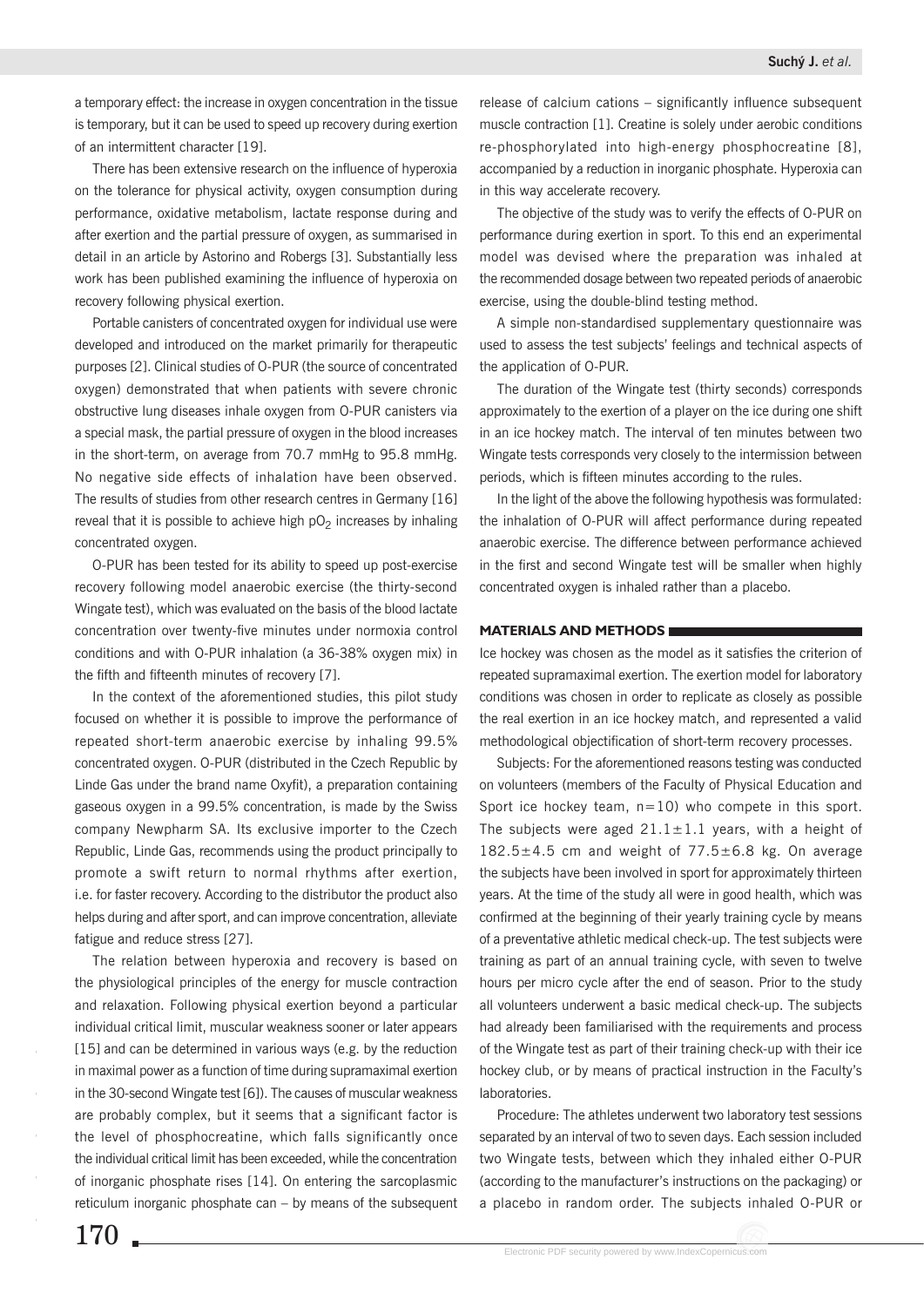the placebo from identical canisters using special masks. The canisters with O-PUR contained 99.5% oxygen, while the canisters with placebo were filled with ordinary air and were produced by the manufacturer for the purposes of this test. A double-blind test was designed in which neither the subjects nor the staff knew whether O-PUR or the placebo was being inhaled. Before each test all participants were given full instructions on proper inhalation. Only one newly-opened canister (8 litres, with either the placebo or O-PUR 99.5% concentrated oxygen) was used each day on which the subjects were tested.

Test structure: after warming up (five minutes) the test subject undertook a standard Wingate test lasting 30 seconds. In the fifth minute of recovery 20 microlitres of capillary blood were taken from the subject's fingertip to determine the peak blood lactate concentration using the SuperGL automated



**FIG 1. TEST STRUCTURE** 



analytic system (Dr. Muller, GmbH. Freital, Germany). At the same time O-PUR or the placebo was inhaled according to the manufacturer's instructions (eight inhalations, each lasting two seconds). A pause of three minutes followed, and then there was further inhalation of O-PUR or the placebo (again eight inhalations, each lasting two seconds) (Figure 1). The duration of the individual inhalations (two seconds) was estimated by the test subjects in accordance with the manufacturer's instructions. After a further one-minute break a second Wingate test was carried out (thirty seconds). A second blood sample was then taken to determine lactate levels, again five and half minutes after the start of the Wingate test. After the second Wingate test none of the test subjects performed a brief low-intensity warm-down session, preferring to rest on a bed.

Before the test all subjects were instructed on the necessity of working with maximum exertion from the very start, and that during the thirty seconds of pedalling it would not be possible to use any kind of strategy to distribute the workload. Before each test the position of the saddle was adjusted in line the subject's wishes and cycling habits, and the subject's feet were strapped to the pedals. The individual settings for the height and front-to-back position of the saddle were recorded and then used for all subsequent tests with the subject. The first test was preceded by five minutes of aerobic warm-up (with a load of 1.5 W·kg-1 of body weight) to induce central and peripheral activation in order to avoid localised muscle fatigue. A number of short sprints with maximal rotation frequency were included in the warm-up with the aim of preparing the subject for the test.

For each Wingate test a resistance load of 0.106 W·kg-1 was used, which corresponded – using the ergometer's calibration curves – to a load of 6 W kg $^{-1}$  (for a frequency of 60 rpm). This resistance load was chosen on the basis of a previous series of pre-tests [12] and is in line with earlier studies of the optimal resistance load for trained male athletes [5, 24, 25]. The technique used by the test subjects was not prescribed in any way, and they were allowed to use whichever technique they considered optimal, e.g. standing up on the pedals, especially towards the end of the test. The reason for not placing restrictions on technique was that during such exertion we use our weight in accordance with our individual abilities [10].

For the pause between the first and second Wingate tests, after dismounting from the ergometer the subject spent two minutes seated in a chair. The subject then spent the 3rd-5<sup>th</sup> minutes standing next to the back-up ergometer, and then pedalled on the back-up ergometer with low intensity from the 6<sup>th</sup> to the 9<sup>th</sup> minute. During the final minute the subject mounted the test ergometer and pedalled briefly.

During the test all subjects were given verbal motivation in an attempt to create a competitive atmosphere, as anaerobic tests frequently depend on the motivation of the test subject. During the test the heart rate was also recorded as a supplementary indicator [10].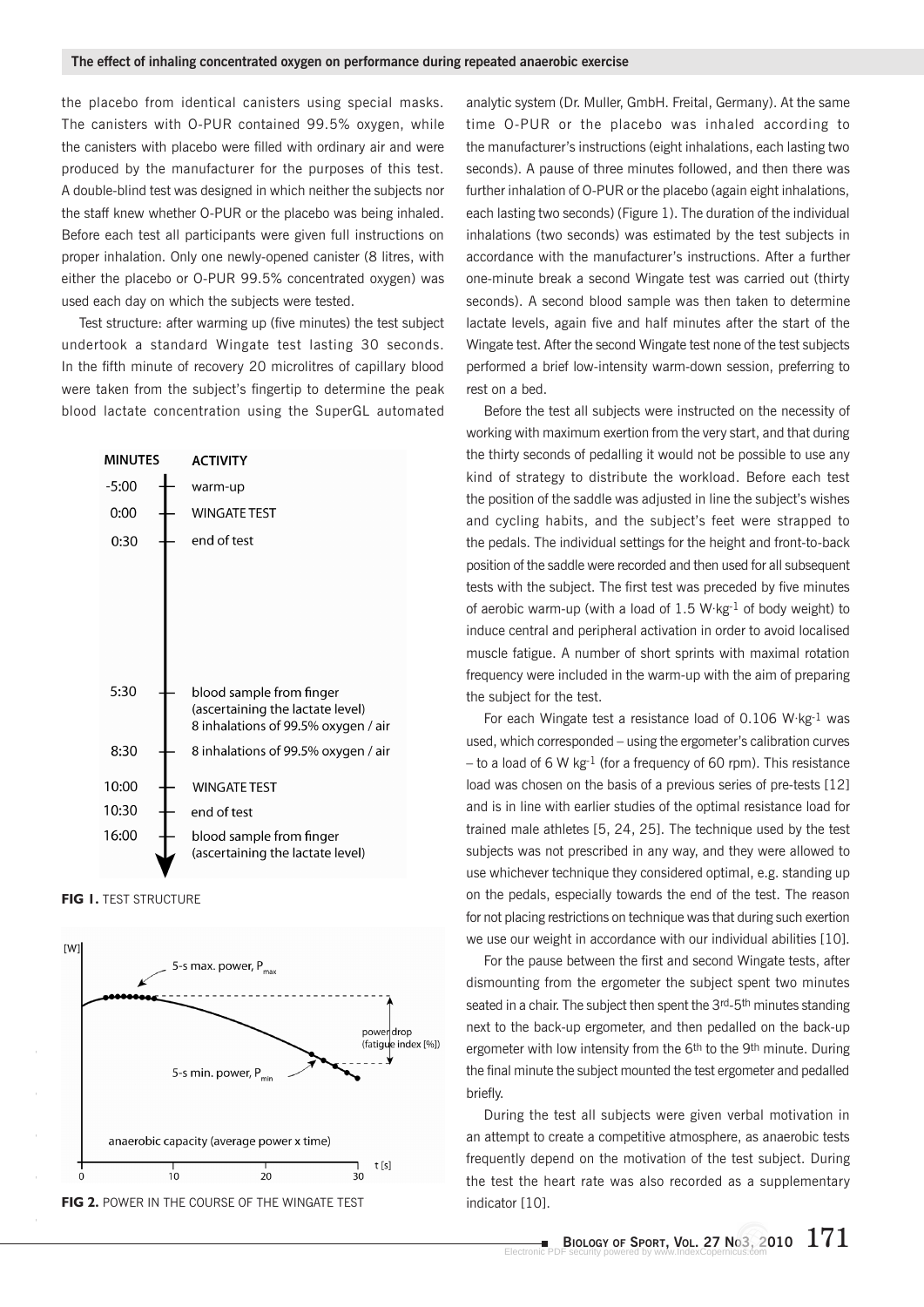The standard parameters of the test were based on the performance curve for individual rotations (Figure 2):

- Peak power, i.e. the highest power in the test during any five-second interval, measured in watts or relatively in watts per kilogram of body mass
- Minimum power, i.e. the lowest power in the test during any fivesecond interval, measured in watts or relatively in watts per kilogram of body mass
- Mean power, i.e. average power for the entire duration of the test, measured in watts or relatively in watts per kilogram of body mass
- Anaerobic capacity, the total work performed in the test, i.e. the product of average power and time, measured absolutely in kilojoules or relatively in joules per kilogram of body mass
- Power decrease or drop in power between Pmax and Pmin, expressed either absolutely in watts or relatively, as a percentage of maximum power, in a fatigue index
- Supplementary indicators for the test were the post-exercise blood lactate concentration and the post-exercise heart rate as approximate indicators of the effort exerted during the test

The values recorded for each individual Wingate test were processed to produce a detailed report. The results obtained in the Wingate test under experimental and control conditions, as well as the differences between the results of the first and second Wingate tests, were compared with a paired sample t-test.

A Monark 824E mechanical bicycle ergometer was used for the test. This ergometer is calibrated for short-term performance of up to 1500 W with a frequency of 160 rpm. The unit was equipped with a device to record rotations, linked to a computer. Specialised software enables rotations and current performance to be recorded, as well as providing evaluations of test parameters and the archiving of data.

Following the second test session the subjects completed a questionnaire that concerned their subjective feelings on inhaling from the canister. One of the aims of the questionnaire was to determine whether the subjects felt any change between the first and second day of testing, or any difference when inhaling the placebo and inhaling the 99.5% oxygen mixture. All subjects only completed the questionnaire after completing all their tests. At the time of completing the questionnaire it was not known to anyone which tests had been conducted with O-PUR and which with the placebo.

SPSS 15.1 software was used to analyse and process data. The results are presented as the mean and the standard deviation. To evaluate the significance of differences a parametric t-test was used for dependent samples and differences were evaluated with a significance level  $\alpha$ =0.05 and the objective significance of differences was evaluated using the Hayes coefficient  $\omega^2$ .

The entire study was conducted in accordance with the Declaration of Helsinki [28], and it was approved by the Ethics Committee of the Faculty of Physical Education and Sport at Charles University in Prague.

# **RESULTS**

The average values for the first and second tests, i.e. after ten minutes of repeated Wingate tests, are presented in Table 1.

The results of both situations monitored, i.e. when oxygen (O-PUR) was inhaled and when the placebo was inhaled in the control, reveal that after ten minutes of recovery the test subjects were not able to achieve the same level of peak power, mean power, or minimum power as they had achieved in the first test. The decline in performance between the first and second test, whether expressed absolutely or as a fatigue index, was similar in both tests, as was the effect of exertion on the heart rate. However, in the second test the concentration of lactate was always higher than in the first test.

**TABLE 1.** AVERAGE VALUES OF THE PARAMETERS FOR THE WINGATE TEST (MEAN ± SD) FOR THE FIRST AND SECOND TESTS WHEN OXYGEN WAS INHALED (O1, O2) AND WHEN THE PLACEBO WAS INHALED IN THE CONTROL (C1, C2)

|                                   | O <sub>1</sub>   | O <sub>2</sub>   | C <sub>1</sub>   | C <sub>2</sub>   |
|-----------------------------------|------------------|------------------|------------------|------------------|
| Peak power [W]                    | $1034 \pm 95$    | $1009 \pm 84$    | $1071 \pm 118$   | $1024 \pm 99$    |
| Peak power $[W \cdot kg^{-1}]$    | $13.37 \pm 0.88$ | $13.05 \pm 0.79$ | $13.83 \pm 1.07$ | $13.26 \pm 1.07$ |
| Minimum power [W]                 | $634 \pm 46$     | $620 \pm 84$     | $644 \pm 46$     | $623 \pm 74$     |
| Minimum power $[W \cdot kg^{-1}]$ | $8.22 \pm 0.59$  | $8.01 \pm 0.91$  | $8.34 \pm 0.54$  | $8.05 \pm 0.80$  |
| Mean power [W]                    | $835 \pm 62$     | $808 \pm 66$     | $854 \pm 68$     | $805 \pm 58$     |
| Mean power $[W \cdot kg^{-1}]$    | $10.81 \pm 0.59$ | $10.46 \pm 0.69$ | $11.05 \pm 0.53$ | $10.44 \pm 0.56$ |
| Anaerobic capacity [kJ]           | $25.05 \pm 1.86$ | $24.25 \pm 1.97$ | $25.62 \pm 2.03$ | $24.16 \pm 1.71$ |
| Anaerobic capacity [J·kg-1]       | $324 \pm 18$     | $314 \pm 21$     | $332 \pm 16$     | $313 \pm 16$     |
| Power decrease [W]                | $400 \pm 95$     | $390 \pm 105$    | $427 \pm 109$    | $401 \pm 118$    |
| Fatigue index [%]                 | $38.21 \pm 6.37$ | $38.31 \pm 8.73$ | $39.30 \pm 7.14$ | $38.64 \pm 9.22$ |
| Mean power/peak power ratio [%]   | $81.03 \pm 4.92$ | $80.30 \pm 6.22$ | $80.19 \pm 5.06$ | $79.06 \pm 6.50$ |
| Revolutions [1]                   | $53.72 \pm 2.95$ | $51.98 \pm 3.34$ | $54.90 \pm 2.59$ | $51.91 \pm 2.64$ |
| Heart rate $[min-1]$              | $175 \pm 5$      | $175 \pm 7$      | $177 \pm 6$      | $176 \pm 7$      |
| Blood lactate $[mmol·l-1]$        | $14.18 \pm 1.97$ | $16.40 \pm 1.92$ | $14.56 \pm 1.88$ | $17.01 \pm 1.68$ |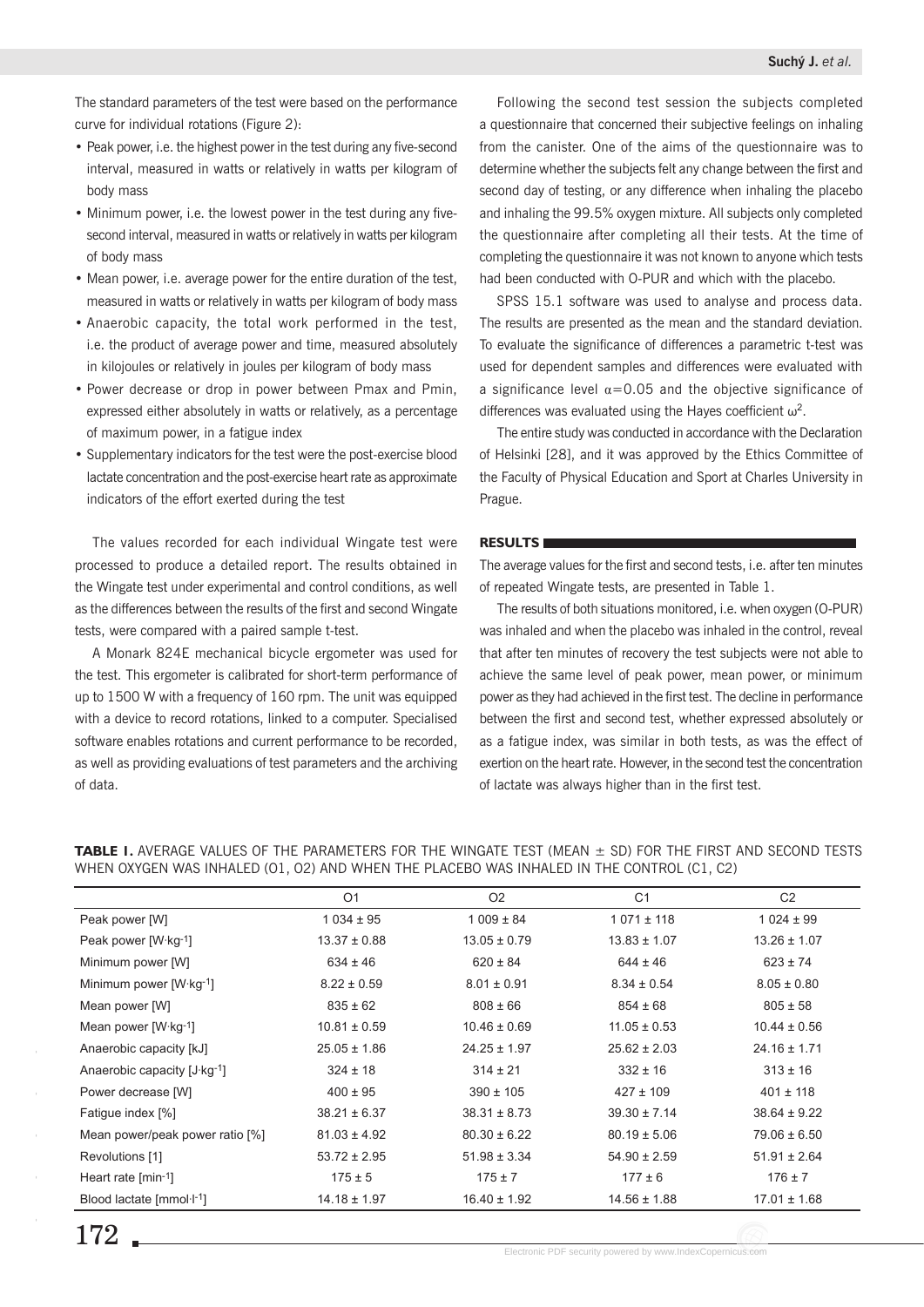|  |  | <b>TABLE 2.</b> AVERAGE VALUES FOR THE DIFFERENCES BETWEEN THE FIRST AND SECOND WINGATE TESTS (MEAN $\pm$ SD) |  |  |  |  |  |
|--|--|---------------------------------------------------------------------------------------------------------------|--|--|--|--|--|
|  |  | WITH THE INHALATION OF OXYGEN (01-02) AND WITH THE INHALATION OF THE PLACEBO IN THE CONTROL (C1-C2)           |  |  |  |  |  |

|                                   | $O1 - O2$         | $C1 - C2$         | Statistical significance | Size of effect $\omega^2$ |
|-----------------------------------|-------------------|-------------------|--------------------------|---------------------------|
| Peak power [W]                    | $24.45 \pm 37.12$ | $46.79 \pm 43.70$ | n.s.                     | 0.106                     |
| Peak power [W·kg-1]               | $0.32 \pm 0.50$   | $0.57 \pm 0.48$   | n.s.                     | 0.104                     |
| Minimum power [W]                 | $14.57 \pm 50.52$ | $20.53 \pm 56.11$ | n.s.                     | 0.062                     |
| Minimum power $[W \cdot kg^{-1}]$ | $0.21 \pm 0.65$   | $0.29 \pm 0.70$   | n.s.                     | 0.066                     |
| Mean power [W]                    | $27.09 \pm 19.68$ | $49.23 \pm 29.18$ | p < 0.03                 | 0.111                     |
| Mean power $[W \cdot kg^{-1}]$    | $0.35 \pm 0.27$   | $0.61 \pm 0.33$   | p < 0.02                 | 0.111                     |
| Anaerobic capacity [kJ]           | $0.80 \pm 0.59$   | $1.46 \pm 0.86$   | p < 0.03                 | 0.111                     |
| Anaerobic capacity [J·kg-1]       | $10.52 \pm 7.70$  | $18.86 \pm 0.62$  | p < 0.03                 | 0.111                     |
| Power decrease [W]                | $9.88 \pm 72.56$  | $26.28 \pm 86.67$ | n.s.                     | 0.084                     |
| Fatigue index [%]                 | $-0.10 \pm 5.96$  | $0.66 \pm 6.85$   | n.s.                     | 0.060                     |
| Mean power/peak power ratio [%]   | $0.73 \pm 3.24$   | $1.13 \pm 3.16$   | n.s.                     | 0.065                     |
| Revolutions [1]                   | $1.74 \pm 1.26$   | $2.99 \pm 1.78$   | p < 0.03                 | 0.111                     |
| Heart rate $[min-1]$              | $0.20 \pm 3.34$   | $1.40 \pm 4.41$   | n.s.                     | 0.077                     |
| Blood lactate $[mmol·l-1]$        | $-2.22 \pm 1.34$  | $-2.45 \pm 1.45$  | n.s.                     | 0.046                     |

#### **TABLE 3.** RESULTS FROM THE NON-STANDARDISED QUESTIONNAIRE

| question                                                                                             | O-PUR   | placebo           | don't know |
|------------------------------------------------------------------------------------------------------|---------|-------------------|------------|
| In your opinion did you achieve better performance in the second Wingate test, following inhalation? |         | $+ + + + + + + +$ |            |
| Did you feel better following inhalation?                                                            |         | $+ + + + + + +$   |            |
| In the pause between the tests, did you feel better during inhalation?                               | $+++++$ | $^{++}$           | $^{++}$    |

Table 2 reveals that on average the differences for maximum and minimum power following the second test tended to be smaller when 99.5% oxygen was inhaled than when air was inhaled in the control. However, the results display a substantial degree of variability and the differences were not statistically significant.

On the other hand mean power and/or anaerobic capacity expressing the total work performed in the entire test showed an almost 50% smaller decline when O-PUR was inhaled rather than the placebo in the control. A similar decline in the parameters was recorded for the total number of rotations in thirty seconds. This difference was statistically significant at a level of  $p<0.02$  to  $p<0.03$ for the individual parameters presented above (Tables 1 and 2).

The questions in the simple non-standardised questionnaire were aimed primarily at recording subjective feelings on the test and on the inhalation of O-PUR or the placebo. Table 3 summarises selected responses from the non-standardised questionnaire.

# **DISCUSSION**

The results convincingly demonstrate that the inhalation of 99.5% oxygen positively affects performance in the given model arrangement, which in our trial differed from previous models of exercise and recovery [21, 26] that had not established any benefits from concentrated oxygen for short-term recovery processes. In the literature only one previous similarly-designed study was found that demonstrated an improvement in maximum anaerobic capacity in

the order of 3-6% after inhaling concentrated oxygen [6]. However, the design of that study would appear to be irrelevant to the present investigation.

The above results from the Wingate tests (peak power, mean power, minimum power, AnC, FI, HR, and blood lactate concentration) significantly exceed the values for those who participate in sport on a recreational basis, and correspond more to the values for professional ice hockey players [11, 12], although the results for professionals are approximately ten percent higher. Regardless of the absolute values of the results achieved, which depend on the test subjects' physical condition and professional ability, the deciding factor in judging the effectiveness of the application of concentrated oxygen is performance in the second model exercise. In the chosen model of repeated high-intensity anaerobic thirty-second exertion with a ten-minute rest interval, this criterion was the reduction in the decline in performance in the second anaerobic test.

Some of the results achieved were not statistically significant, but analysis demonstrated modest differences in favour of the effects of O-PUR. A study conducted with a larger sample could help confirm this.

The chosen exercise model represented the situation that typically occurs in ice hockey matches, one of exertion repeated after incomplete (or insufficient) recovery. The true course of a match is of course generally influenced by a variety of technical and tactical factors.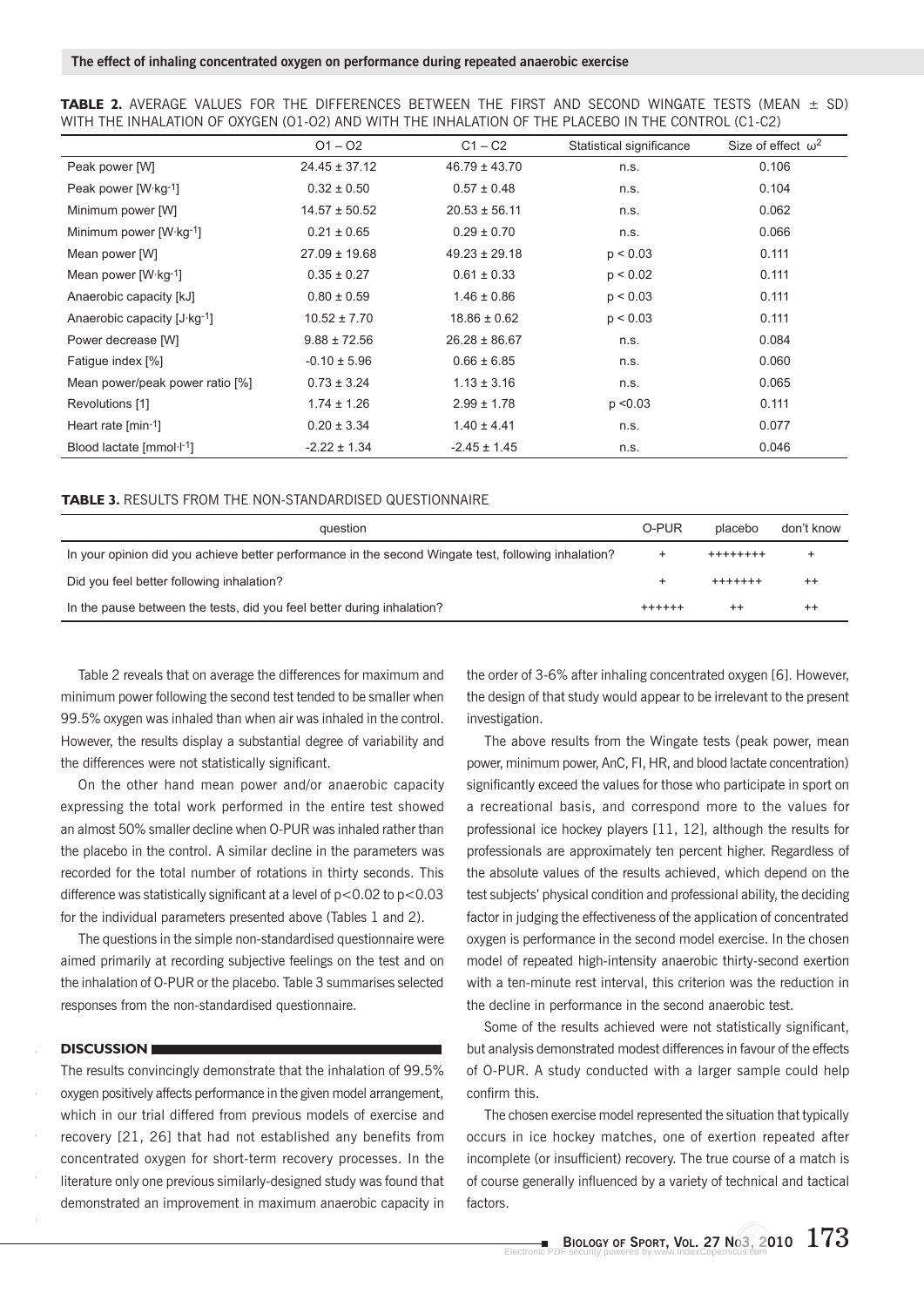The reliability of the parameters derived from the Wingate test is relatively high – the coefficient of correlation between the first and second tests was 0.91–0.93 [25]. The classic thirty-second Wingate test has been criticised by some authors on the grounds that thirty seconds is too short a time for the full utilisation of anaerobic glycolysis, and accordingly there has been discussion of a longer time frame for the test, as the highest concentration of lactate can be attained in anaerobic tests lasting approximately sixty seconds [5]. On the other hand with the extending of the exertion period the share of oxidative energy production also increases. In the thirty-second test this makes up only approximately fifteen percent, but as the exertion period is extended it increases more markedly than the rate of lactate production. In longer tests the influence of the psyche and "fainting" (i.e. strategies to distribute exertion over the course of the test) are more pronounced, and moreover the value of maximum anaerobic power is reduced and the fatigue index cannot be reliably evaluated. For this reason the majority of research centres currently recommend retaining the classic period of thirty seconds, which allows both maximum anaerobic power and anaerobic capacity to be determined reliably. A longer period would also significantly affect the course of recovery, which would not correspond to lineswitching in ice hockey matches.

A question remains over how long O-PUR remains effective. According to our subjective opinion and sources in the literature that cover the inhalation of oxygen in general [21, 26] that period is anywhere between tens of seconds to a maximum of several minutes, due to the limited capacity of tissue to bind a non-physiologically increased amount of oxygen. A study [21] using two five-minute exercises separated by four-minute breaks did not show any marked differences in the kinetics of ventilation or in the heart rate dependent on hyperoxia, normoxia or a combination of the two.

The number of inhalations (presses of the cap via the special plastic mask) from the canister during one application was consistent with the importer's instructions (i.e. eight times). It was not possible to quantify the duration of each individual inhalation, but the test subjects were instructed that each inhalation should last two seconds.

The need to use a questionnaire was not flagged until after the first set of tests, and in consequence the test subjects only completed it after the second set of tests. In view of that fact the questions were aimed primarily at comparing the test subject's feelings on the inhalation of O-PUR or the placebo.

The main contribution made by the non-standardised questionnaire was the finding that the majority of test subjects recognised a difference between inhaling O-PUR and the placebo, despite the fact that they had no way of knowing whether they were inhaling highly concentrated oxygen or the placebo.

Before introducing the inhalation of concentrated oxygen as standard practice in sport it would be appropriate to verify the positive results of this study on a larger sample.

# **CONCLUSIONS**

The study demonstrated a significant difference in mechanical performance between inhaling the placebo and inhaling O-PUR before a second supramaximal exercise, in favour of O-PUR.

The hypothesis formulated in the objective of this paper was confirmed.

On the basis of the results recorded, it can be stated that inhaling O-PUR in the interval between two periods of supramaximal anaerobic exertion lessens the reduction in mechanical performance in the second brief high-intensity exercise.

# **Acknowledgements**

This study was supported by MSM0021620864.

#### **REFERENCES**

- 1. Allen D.G., Lamb G.D., Werlbald H. Impaired calcium release during fatigue. J. Appl. Physiology. 2008; 104:296- 305.
- 2. Anderhub H. O-PUR Klinische Dokumentation. Zürich: Newpharm SA; 1995.
- 3. Astorino T.A., Robergs R.A. Effect of hyperoxia on maximal oxygen uptake, blood acid-base balance, and limitations to exercise tolerance. J. Exercise Physiology. 2003;2 (6):9-20.
- 4. Bannister R.G., Cunningham D.C. J. The effects on the respiration and performance during exercise of adding oxygen to the inspired air. J. Appl. Physiol. 1954;125:118-137.
- 5. Bar-Or O. The Wingate anaerobic test: An update on methodology, reliability and validity. Sports Med. 1987;4:381-394.
- $174 -$
- 6. Enoka R., Duchateau J. Muscle fatigue: what, why and how it influences muscle function. J. of Physiology. 2008;586:11- 23.
- 7. Gabrys T., Smatljan-Gabrys U. Primenenie kisloroda kak ergogeniceskogo sredstva v anaerobnych glikoliticeskich nagruzkach u sportsmenok i sportsmenov. Teorija i praktika fiziceskoj kultury. 1996;6:19-23.
- 8. Haseler L.J., Hogan M.C., Richardson R.S. Skeletal muscle phosphocreatine recovery in exercise-trained humans is dependent on O2 availability. J. Appl. Physiol. 1999;86 (6):2012-2018.
- 9. Heller J. Diagnostika anaerobniho vykonu a kapacity pomoci all-out testu. Těl. vých. sport. mlád. 1995;61:35-40.
- 10. Heller J. Anaerobni zatezove "all-out"

testy: Volba typu a doby trvani zateze. Čas. lék. čes. 1991;130:164-168.

- 11. Heller J. Bunc V., Peric T. Anaerobic performance in young and adult ice hockey players. In: Jeschke D., Lorenz R. (eds). Sportartspezifische Leistungsdiagnostik – Energetische Aspekte. Wissenschaftliche Berichte und Materialen des Bundesinstitut für Sportwissenschaft. Köln: Sport und Buch Strauss; 1998. pp. 217-221.
- 12. Heller J., Pavlis Z. Vyuziti anaerobni diagnostiky v lednim hokeji. Trenerske listy. Priloha magazinu Ledni hokej. 1998;16:1-31.
- 13. Hollmann W., Hettinger T. Sportmedizin. Arbeits- und Trainingsgrundlagen. Stuttgart: Schattauer Verlag, 1990.
- 14. Jones A.M. et al. Muscle metabolic response to exercise above and below